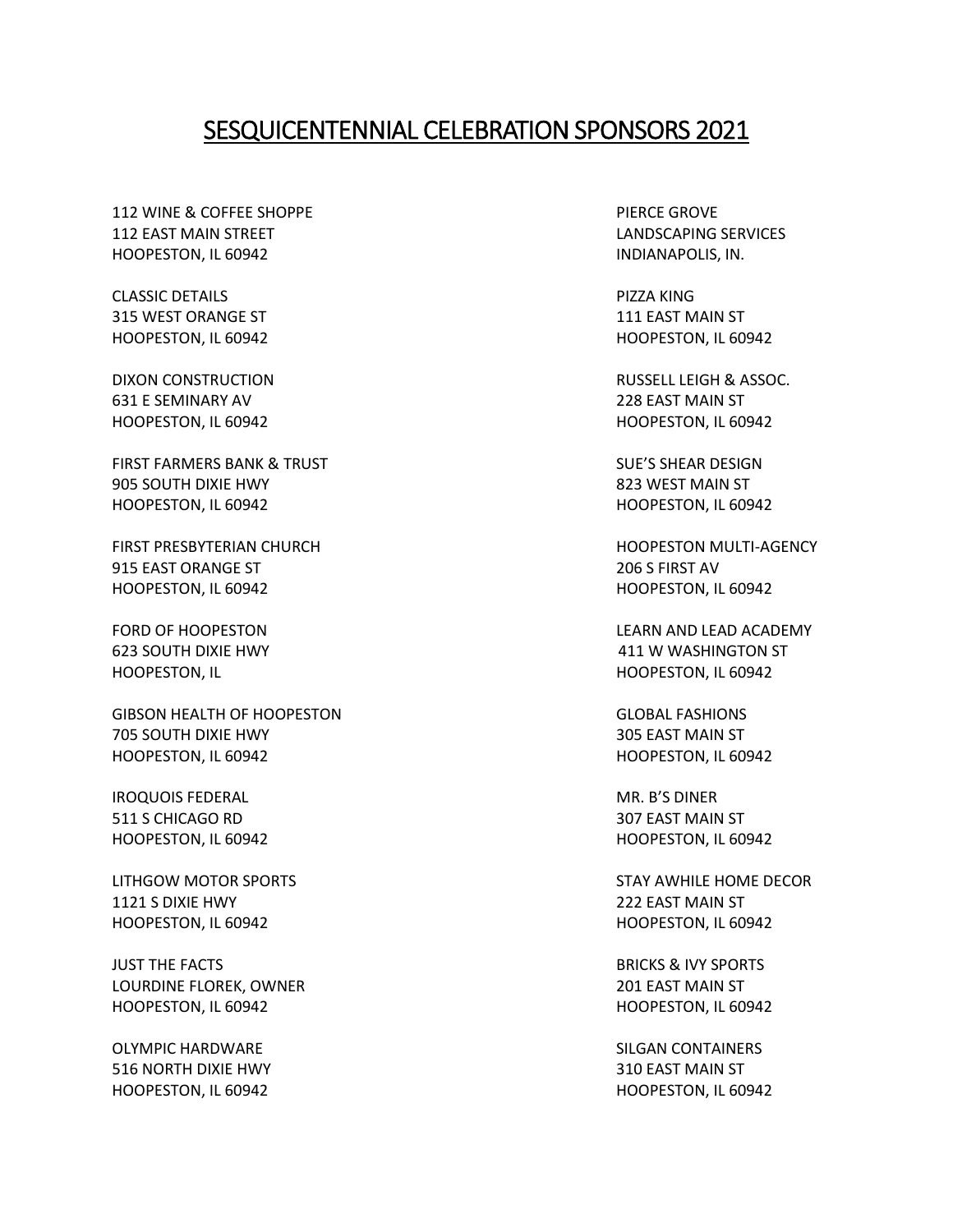## SESQUICENTENNIAL CELEBRATION SPONSORS 2021

HOOPESTON GIRL SCOUTS #2781 **INDIVIDUALS:** LITTLE HOUSE MCFERREN PARK THE SERVICE OF STAN & ELIZABETH HOLLEN HOOPESTON, IL 60942 hoopeston, in the set of the set of the set of the set of the set of the set of the set of the set of the set of the set of the set of the set of the set of the set of the set of the set of the set of t

CRAFTSMEN PRINTING \*KEN KUNTZ 219 S BANK ST THE RESERVE STEPHEN HOOPESTON, IL 60942 \*SANDRA DRULLINGER

HOOPESTON AWARDS & SIGNS \*CHRIS NEWMAN 1008 WEST PENN ST THE STATE OF THE STATE OF THE STATE OF THE STATE OF THE STATE OF THE STATE OF THE STATE OF THE STATE OF THE STATE OF THE STATE OF THE STATE OF THE STATE OF THE STATE OF THE STATE OF THE STATE OF THE STATE HOOPESTON, IL 60942 **\*MIKE HATFIELD** 

HOOPESTON, IL 60942 **\*GARY NELSON** 

HOOPESTON PUBLIC LIBRARY **HOOPESTON LION'S CLUB** 110 N FOURTH ST 228 EAST MAIN ST HOOPESTON, IL 60942 HOOPESTON, IL 60942

328 EAST MAIN ST 427 EAST MAIN ST HOOPESTON, IL 60942 HOOPESTON, IL 60942

HOOPESTON ROTARY FIRST FINANCIAL 611 E PENN ST SAN STRIKE STRIKE STRIKE STRIKE STRIKE STRIKE STRIKE STRIKE STRIKE STRIKE STRIKE STRIKE STRIKE ST HOOPESTON, IL 60942 HOOPESTON, IL 60942

MCFARLAND MUSEUM THE CHRONICLE ROUTE 1 HOOPESTON, IL 60942 HOOPESTON, IL 60942

WHPO RADIO AND THE STATE OF THE STATE OF THE STATE OF THE STATE OF THE STATE OF THE STATE OF THE STATE OF THE STATE OF THE STATE OF THE STATE OF THE STATE OF THE STATE OF THE STATE OF THE STATE OF THE STATE OF THE STATE OF HOOPESTON, IL 60942 HOOPESTON, IL 60942

\*JIM & JUDY MICHAEL \*MARK & VALARIE \*LINDA MARTIN FIRST METHODIST CHURCH THE SWAN SERVICE OF THE SWAN SHOUFLER SWAN 403 EAST MAIN ST **ALCOUTS TROOP #278** \*LARRY JAHN \*SADIE EVANS

LORRAINE THEATRE **ANDERSON FUNERAL HOME** 

221 SOUTH BANK ST 221 SOUTH BANK ST

A huge thank you to all our sponsors. Perhaps you gave a monetary donation or donated product to the group. Maybe you participated in one of the fundraisers that helped us accomplish our goals. Either way, we cannot thank you enough. We truly appreciate each of you. And as we make this list, we are hoping we have not overlooked anyone, but please know it was never intentional.